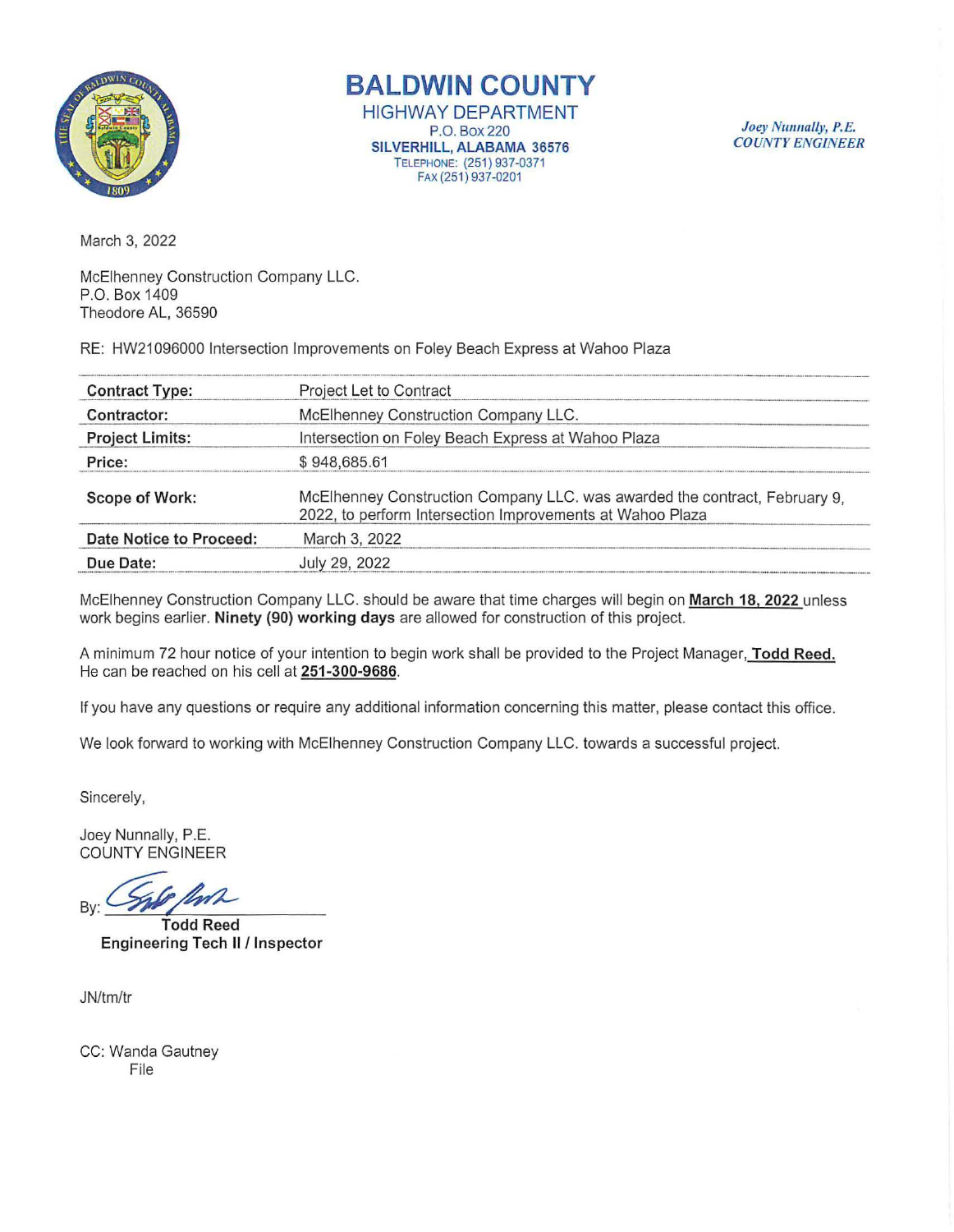## **ITEMX**

## **CONTRACT FOR CONSTRUCTION SERVICES**

State of Alabama (1)

County of Baldwin )

This Contract for Construction Services (hereinafter referred to as "Contract") is made and entered into by and between the COUNTY of Baldwin, acting by and through its governing body, the Baldwin COUNTY Commission (hereinafter referred to as "COUNTY"), and McElhenney Construction Co. LLC, hereinafter referred to as "PROVIDER").

## **WITNESSETH:**

Whereas, the Baldwin County Commission at its February 1, 2022, meeting awarded the bid for: PROJECT NO. HW21096000 INTERSECTION IMPROVEMENTS ON FOLEY BEACH EXPRESS AT WAHOO PLAZA, to McElhenney Construction Co. LLC, in the amount of \$ 948,685.61 With a completion time of (90) NINETY working days.

**NOW, THEREFORE,** in consideration of the premises and the mutual covenants herein contained, the sufficiency of which being hereby acknowledged, PROVIDER and COUNTY do hereby agree as follows:

- I. Obligations Generally. The COUNTY hereby retains, and the PROVIDER agrees to perform for the COUNTY, those public works services as hereinafter set forth. This document shall serve as the binding contract for the services of PROVIDER. PROVIDER shall immediately commence performance of the services outlined herein upon full execution of this Contract. All work shall be commenced and completed in a timely manner as, and at the times, herein set out. Time is of the essence for all provisions of this Contract.
- **11.** Recitals Included. The above recitals and statements are incorporated as part of this Contract and shall have the effect and enforceability as all other provisions herein.
- **Ill.** Professional Oualifications. For the purpose of this Contract, the PROVIDER represents and warrants to the COUNTY that it possesses the professional, technical, and administrative personnel with the specific experience and training necessary to PROVIDER the professional services required herein.
- IV. No Prohibited Exclusive Franchise. The COUNTY neither perceives nor intends, by this Contract, a granting of an exclusive franchise or violation of Art. I, Section 22 of the Alabama Constitution.
- V. Representation/Warrantv of Certifications, Etc. PROVIDER represents and warrants that PROVIDER is presently certified, licensed and otherwise pennitted under all necessary and applicable laws and regulations to perfonn the services herein, and that PROVIDER shall renew, maintain, and otherwise ensure that all such certifications, licenses, and permits are current and valid, without interruption, for and through completion of the services. The representation and warranty aforesaid is a material inducement to the COUNTY in entering this Contract, and the parties agree that the breach thereof shall be deemed material at the COUNTY's option.
- VI. Legal Compliance. The PROVIDER shall at all times comply with all applicable federal, state, local and municipal laws and regulations.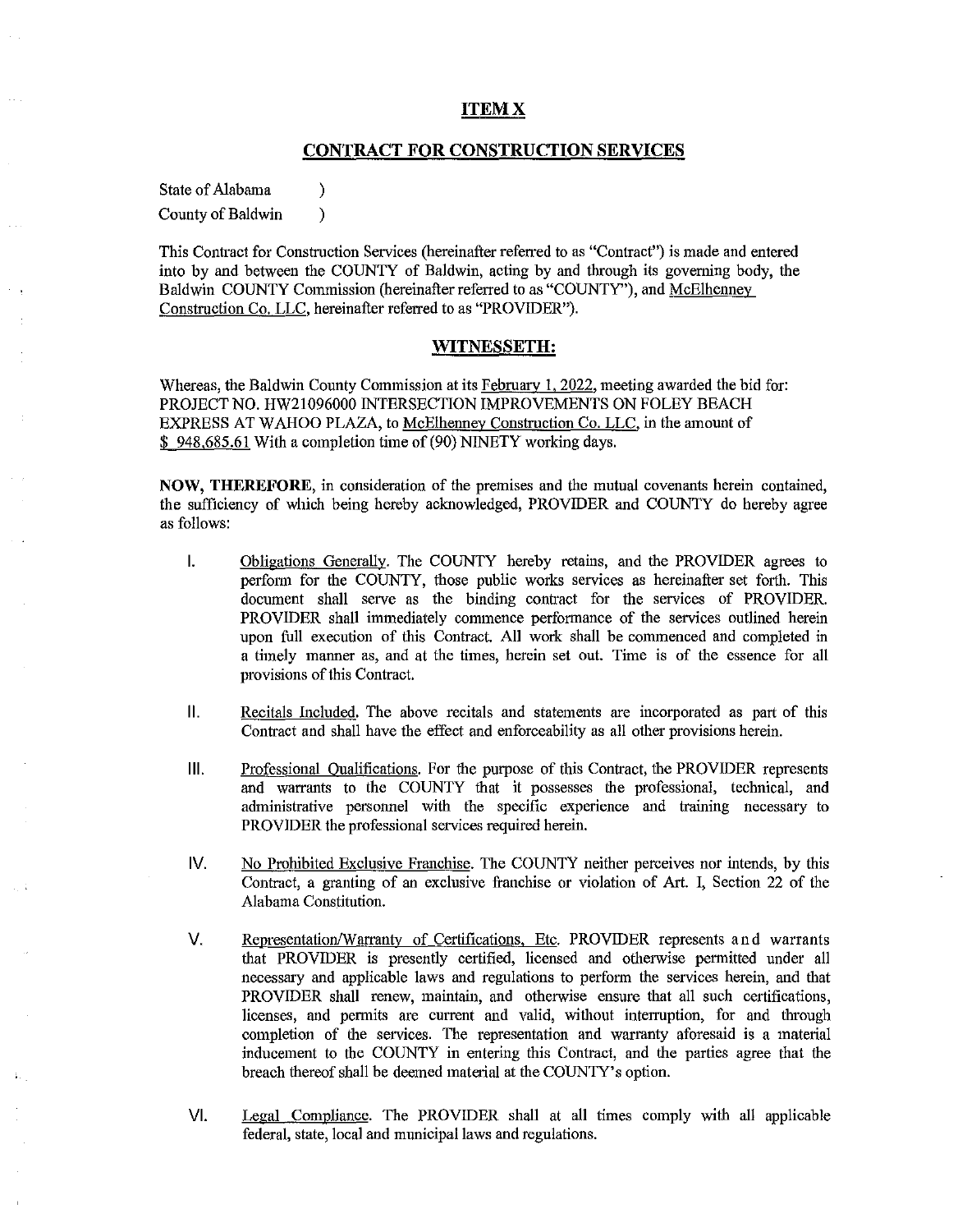- VII. Independent Contractor. PROVIDER acknowledges that it is an independent contractor, and PROVIDER shall at all times remain as such in perfonning the services under this Contract. PROVIDER is not an employee, servant, partner, or agent of the COUNTY and has no authority, whether express or implied, to contract for or bind the COUNTY in any manner. The parties agree that PROVIDER shall be solely responsible for and shall have full and unqualified control over developing and implementing its own means and methods, as it deems necessary and appropriate, in providing the aforementioned services, and that the COUNTY's interests herein are expressly limited to the results of said services. PROVIDER is not entitled to unemployment insurance benefits, and PROVIDER is responsible for and obligated to pay any and all federal and state income tax on any monies paid pursuant to this Contract.
- VIII. No Agency Created. It is neither the express nor the implied intent of PROVIDER or COUNTY to create an agency relationship pursuant to this Contract. Therefore, the PROVIDER does not in any manner act on behalf of COUNTY, and the creation of such a relationship is prohibited and void.
- IX. Unenforceable Provisions. If any one or more of the provisions contained herein shall, for any reason, be held to be invalid, illegal or unenforceable in any respect, then such provision or provisions shall be deemed severable from the remaining provisions hereof, and such invalidity, illegality or unenforceability shall not affect any other provision hereof. This Contract shall be construed as if such invalid, illegal or unenforceable provision had never been contained herein.
- X. Entire Agreement. This Contract represents the entire and integrated agreement between COUNTY and PROVIDER and supersedes all prior negotiations, representations, or agreements, either written or oral. This agreement may be amended only by written instrument signed by all parties.
- XI. Failure to Strictly Enforce Performance. The failure of the COUNTY to insist upon the strict performance of any of the terms, covenants, agreements and conditions of this Contract shall not constitute, and shall never be asserted by PROVIDER as constituting a default or be construed as a waiver or relinquishment of the right of the COUNTY to thereafter enforce any such term, covenant, agreement, or condition, but the same shall continue in full force and effect.
- XII. Assignment. This Contract, or any interest herein, shall not be assigned transferred or otherwise encumbered by PROVIDER without the prior written consent of the COUNTY, which may be withheld or granted in the sole discretion of the COUNTY.
- XIII. Ownership of Documents/Work. The COUNTY shall be the owner of all copyright or other intellectual property rights in reports, documents and deliverables produced and paid for under this Contract, and to the extent permitted by Alabama law, any such material may be reproduced and reused at the discretion of the COUNTY without payment of further consideration. PROVIDER shall not transfer, disclose, or otherwise use such information for any purpose other than in performance of the services hereunder, without the COUNTY's prior written consent, which may be withheld or granted in the sole discretion of the COUNTY.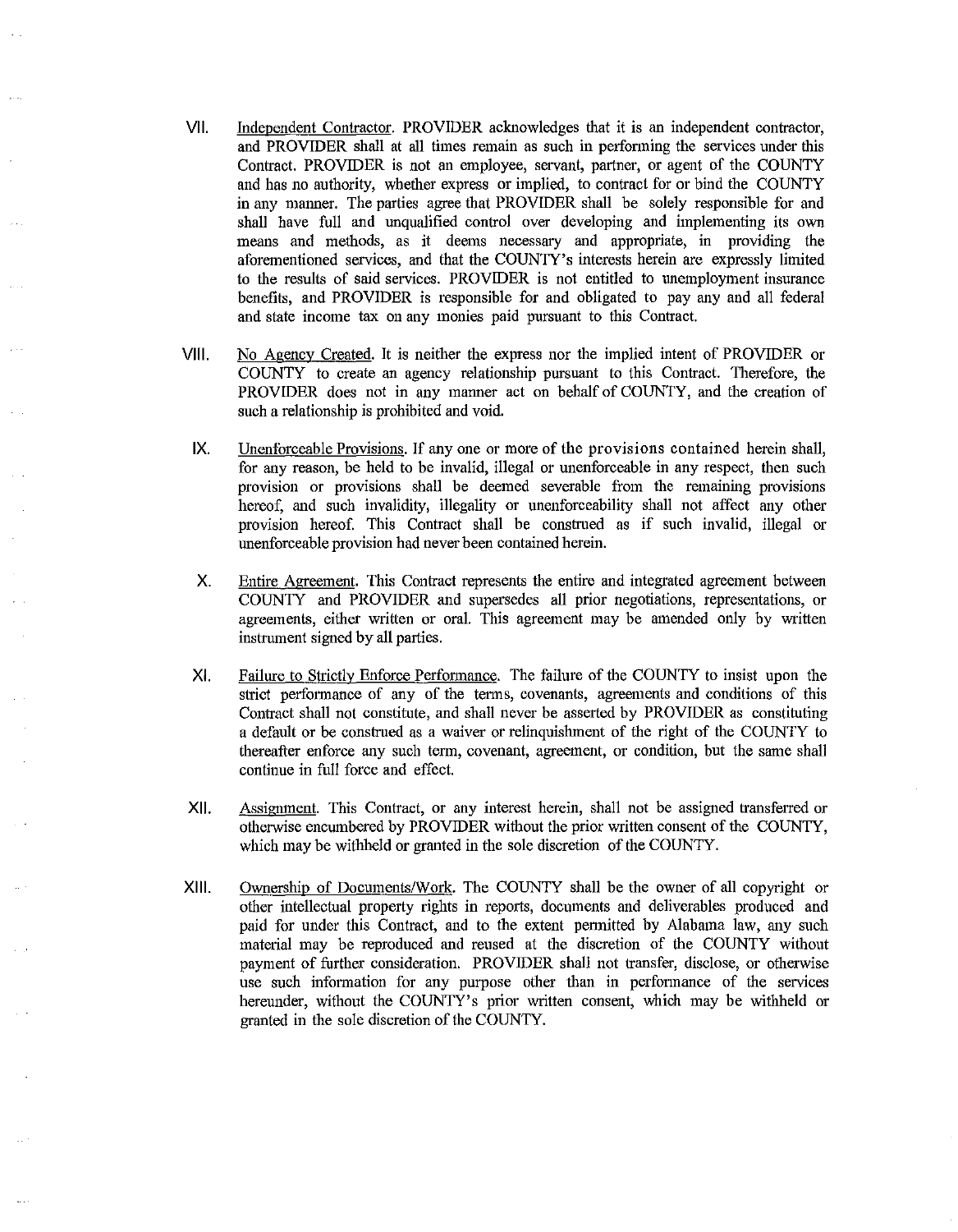XIV. Notice. Notice required herein shall be in writing, unless otherwise allowed, and said notice shall be deemed effective when received at the following addresses:

| <b>PROVIDER:</b> | McElhenney Construction Co. LLC<br>3835 Gordon John Drive                                                    |
|------------------|--------------------------------------------------------------------------------------------------------------|
|                  | Mobile Al, 36693                                                                                             |
| COUNTY:          | <b>Baldwin County Commission</b><br>c/o Chairman<br>322 Courthouse Square, Suite 12<br>Bay Minette, AL 36507 |

XV. Services to be Rendered. PROVIDER is retained by the COUNTY as a professionally qualified Contractor. The general scope of work for the services shall include all the terms and conditions being expressly incorporated herein by reference, and without limitation, will encompass the following:

The work consists of properly perfonning the following tasks in accordance with the plans, specifications, regulations, codes and good engineering and construction practices:

# **PROJECT NO. HW21096000 INTERSECTION IMPROVEMENTS ON**

**FOLEY BEACH EXPRESS AT WAHOO PLAZA** PROVIDER will provide ongoing communications with COUNTY regarding this service, including updates, emails and etc. as requested. Additionally, PROVIDER will meet with COUNTY as needed or requested.

A. PROVIDER is responsible for the professional quality, technical accuracy, timely completion and coordination of all services furnished by or in relation to this Contract.

B. PROVIDER represents and warrants that its services shall be perfonned within the limits and standards provided by the COUNTY, in a manner consistent with the level of care and skill ordinarily exercised by similar PROVIDERS under similar circumstances at the time the services are performed.

#### ATTACHMENTS:

The exhibits and/or attachments listed below are specifically included as a necessary part of this Contract, and the same shall not be complete without such items, to wit:

**PROJECT NO. HW21096000 INTERSECTION IMPROVEMENTS ON FOLEY BEACH EXPRESS AT WAHOO PLAZA** COUNTY and PROVIDER jointly shall cause such items as listed above to contain dates, signatures of the parties with authorization to make such signatures, and sufficient marks and references back to this Contract noting their inclusion and attaclnnent hereto. In any event of a conflict between this document and the attaclnnents referenced above, this document shall govern.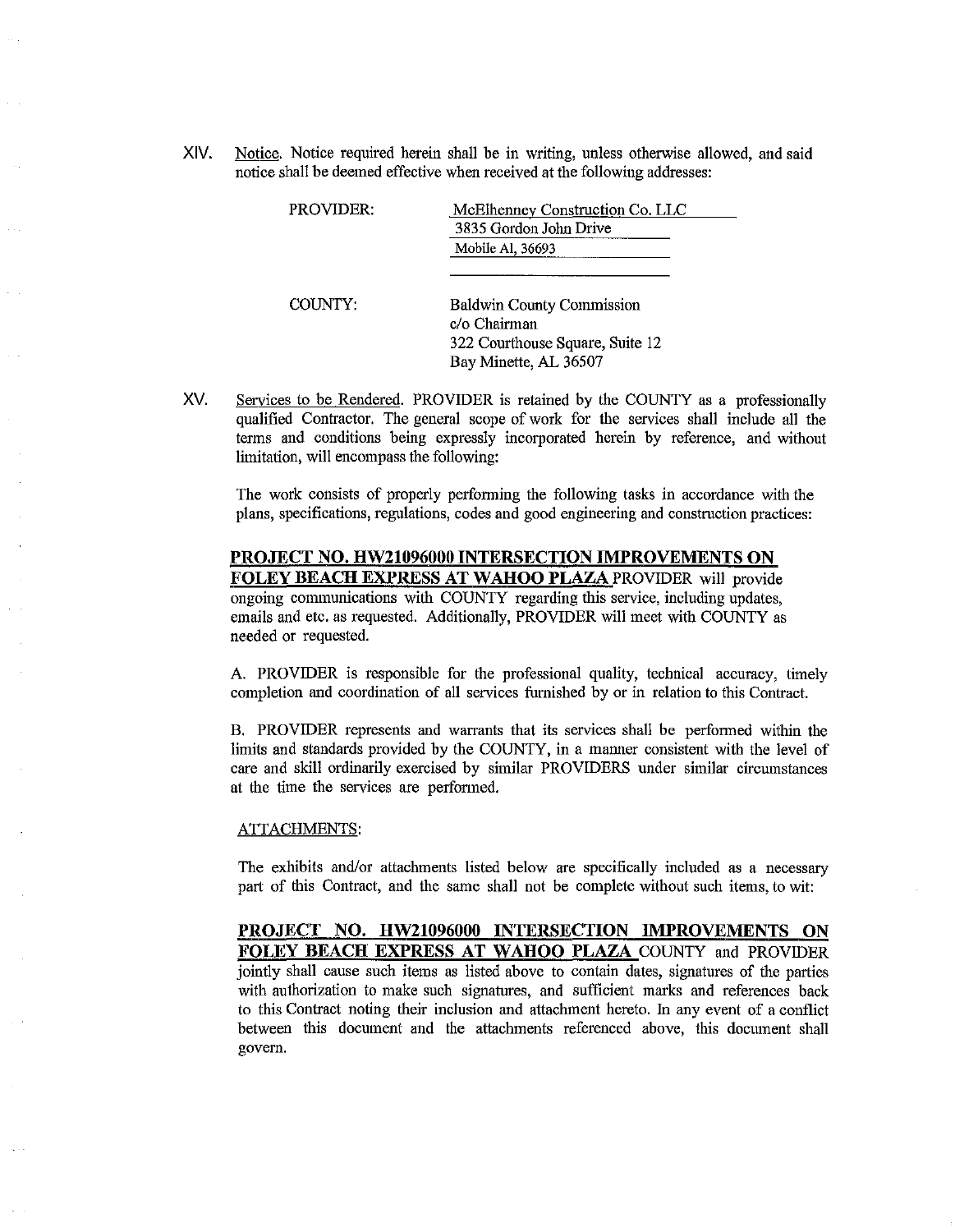#### XVI. General Responsibilities of the COUNTY.

A. The COUNTY shall provide reasonable notice to PROVIDER whenever the COUNTY observes or otherwise actually becomes aware of any development that affects the scope or time of PROVIDER's services hereunder or any defect or nonconfonnance in the work of PROVIDER.

B. The COUNTY shall pay to PROVIDER the compensation subject to the tenns set out below.

XVII. Termination of Services. The COUNTY may terminate this Contract, with or without cause or reason, by giving fifteen (15) days written notice of such to the PROVIDER. Upon receipt of such notices, PROVIDER shall discontinue its work to the extent specified in the notice.

In the event of termination, the COUNTY shall pay PROVIDER for all services satisfactorily rendered, and for any expenses deemed by COUNTY to be a reimbursable expense incurred pursuant to this Contract and prior to the date of termination.

- XVIII. Compensation Limited. The compensation to be paid to the PROVIDER shall be the full compensation for all work perfonned by PROVIDER under this Contract. Any and all additional expenditures or expenses of PROVIDER, not listed in full within this Contract, shall not be considered as a part of this Contract and shall not be demanded by PROVIDER or paid by COUNTY.
- XIX. Direct Expenses. Compensation to PROVIDER for work shall be paid on contract unit prices for work completed by PROVIDER upon approval of the COUNTY Engineer. Said compensation shall be all inclusive, including without limitation, reimbursement of all cost, incidentals and operating expense associated with those directly engaged in perfonnance of the requested services
- xx. Method of Pavment. PROVIDER shall submit invoices to the COUNTY for payment for work perfonned. Such invoice shall be accompanied by a detailed account of compensation to be paid PROVIDER.

Payment shall be made by the COUNTY within thirty (30) days of the approval of the invoice submitted by the PROVIDER. The COUNTY agrees to review and approve invoices submitted for payment in a timely manner.

In making the partial payments, there shall be retained not more than **five percent** of the estimated amount of work done and the value of materials stored on the site or suitably stored and insured off-site, and **after 50 percent completion** has been accomplished, no further retainage shall be withheld. The retainage as set out above shall be held until final completion and acceptance of all work covered by the contract unless the escrow or deposit arrangement as described in Code of Alabama (1975) Section 39-2-12 subsections (f) and (g) is utilized. PROVIDER, however, no retainage shall be withheld on contracts entered into by the Alabama Department of Transportation for the construction or maintenance of public highways, bridges, or roads.

Upon completion of work, the contractor must advertise for 30 days, once per week for 4 straight weeks in a newspaper of general circulation and provide proof of advertisement.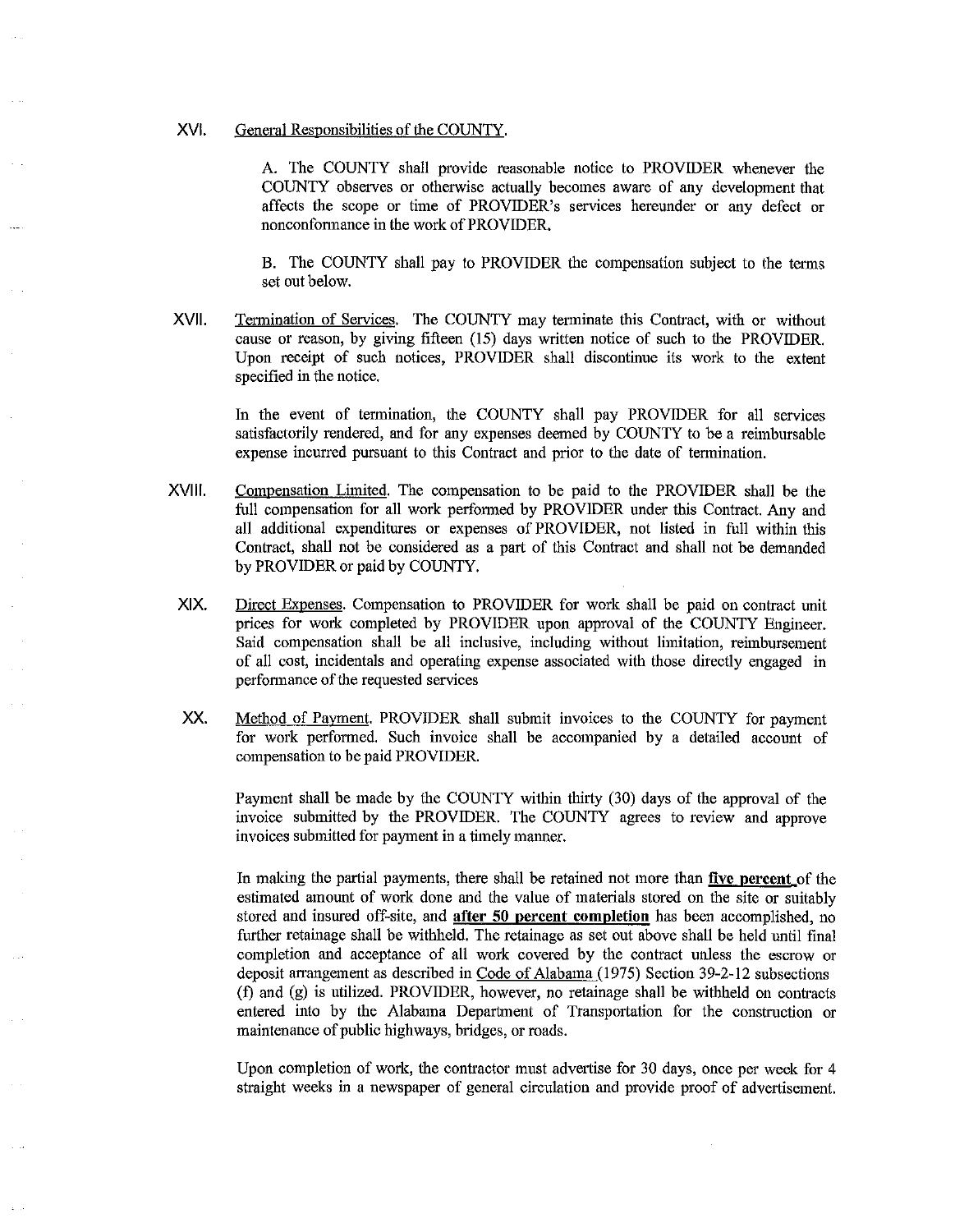Final payment will be made 30 days after the last day of advertisement.

- XXI. Effective Dates. This Contract shall be effective and commence immediately upon the same date as its full execution. The PROVIDER shall have NINETY (90) WORKING DAYS after the notification to proceed to complete the work. The Contract shall terminate upon either the expiration of no more than NINETY (90) WORKING DAYS after the notification to proceed is given or upon a written notification thereof received by either party within the required fifteen (15) day period, unless extended by the COUNTY. [Nothing herein stated shall prohibit the COUNTY from otherwise terminating this Contract according to the provisions herein.]
- XXll. Force Majeure. The Parties hereto shall incur no liability to the other if perfonnance becomes impossible or impracticable by reason of an event or effect that the parties could neither have anticipated nor controlled. This allowance shall include both an act of nature and acts of third parties. Any costs that would otherwise be incurred and/or necessitated by the provisions herein shall be alleviated for either party by snch event or effect.
- XXlll. Indemnification. PROVIDER shall indemnify, defend and hold the COUNTY and its Commissioners, affiliates, employees, agents, and representatives (collectively referred to in this section as "COUNTY") hannless from and against any and all claims, demands, liabilities, damages, losses, judgments, costs, and expenses including, without limitations, attorneys' fees and costs, for any and all personal injury (including death) and property damage of any kind or nature whatsoever, incurred by, asserted against, or imposed upon COUNTY, as a result of or in any manner related to provision of services hereunder, or any act or omission, by PROVIDER. PROVIDER shall provide the COUNTY with proof of general liability coverage including the COUNTY as an additional insured. This indemnification shall survive the expiration or tennination of this Contract.
- XXIV. Number of Originals. This Contract shall be executed with four (4) originals, all of which are equally valid as an original.
- xxv. Governing Law. This Contract in all respects, including without limitation its fonuation, validity, construction, enforceability and available remedies, shall be governed by the laws of the State of Alabama, without regard to Alabama conflict of law principles.
- XXVI. Insurance. The PROVIDER shall provide all insurance required in Item VIII Insurance Requirements as set forth in the Documents and Construction Specifications. Prior to performing services pursuant to this Contract, PROVIDER shall carry, with insurers satisfactory to COUNTY, throughout the term of hereof: Auto Liability Insurance, including owned, hired and non-owned vehicles, with limits of not less than \$1,000,000, combined single limit, for both bodily injury liability and property damage liability each occurrence; Commercial General Liability Insurance, including all contractual liability hereunder, with limits not less than \$1,000,000, combined single limit, for both bodily injury liability and property damage liability each occurrence; and Worker's Compensation Insurance, meeting the statutory limits of the State of Alabama and Employer's Liability Insurance fully covering all employees and supervisors participating in the work at the subject property site. All liability insurance shall name the COUNTY as an additional insured. Prior to commencing operations hereunder, a Certificate of Insurance evidencing such coverage, satisfactory to COUNTY, shall be furnished to COUNTY, which shall specifically state that such insurance shall provide for at least thirty (30) days' notice to COUNTY in the event of cancellation,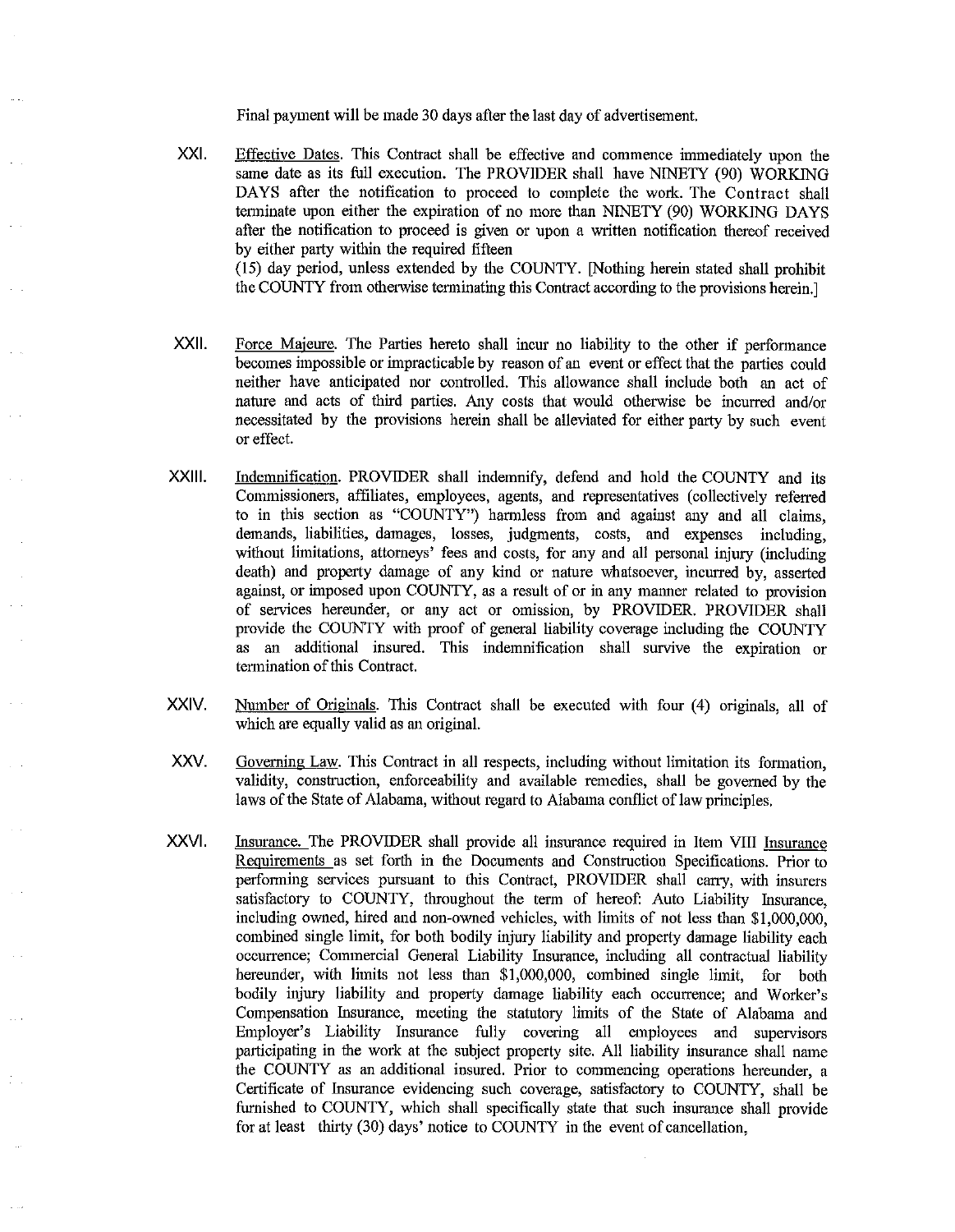tennination or any change in such insurance policies. The workers compensation certificate shall bear an endorsement clearly evideocing a waiver of the right of subrogation against COUNTY and COUNTY Representatives. Should PROVIDER fail to furnish current evidence upon demand of any insurance required hereunder, or in the event of cancellation, termination or change in any such insurance, COUNTY may, at its option, suspend this Contract until insurance is obtained, tenninate this Contract immediately without further action, or hold PROVIDER in material default and pursue any and all remedies available. (Note: The PROVIDER shall be required to provide the insurance required in Item VIII Insurance Requirements as set forth in the Documents and Construction Specifications, and the provisions contained herein shall be adjusted accordingly.)

XXVll. Surety. As a material inducement for the COUNTY to enter this Contract, any and all bond and/or surety guarantees required by the COUNTY in reference to the Project shall be in a fonn acceptable to the COUNTY and shall, without limitation, meet the following requirements:

> A. Acceptance of Surety. The bond and/or surety document must be reviewed by, and be acceptable to, COUNTY staff and approved by the COUNTY Commission. In the event that such document is not in an acceptable form at any time prior to or during the tenn of this Contract, the services and/or work described in this Contract shall either not commence or immediately cease, depending on the situation. Any project delay that is attributable to the COUNTY's acceptance, or non-acceptance, of the bond and/or surety docmnent fonn shall in no way be consider as a delay caused by the COUNTY, and the PROVIDER waives all rights to claim that any such delay was the fault of the COUNTY.

> B. Value of Surety. The bond and/or surety guarantee shall be of an amount equal to or greater than 100 percent of the total cost identified in the bid response

> C. Tenn of Surety. Any bond and/or surety guarantees required by the COUNTY must be valid at all times during the life of this Contract or as set forth in the Project Bid Requirements. Notwithstanding anything written or implied herein to the contrary, in no event shall the bond and/or surety document lapse, terminate, expire, or otherwise become invalid prior to the COUNTY, or the COUNTY's authorized agent, providing a written Notice to the PROVIDER that the Project is in fact completed in all respects. Said Notice from the COUNTY or its authorized agent shall not be provided until the COUNTY, in its sole discretion, is satisfied that the Project is complete in all respects.

> D. Scope of the Surety. The terms and provisions of any bond and/or surety guarantee provided as part of this Project shall in all respects, without limitation, be consistent, and in agreement with, the provisions of this Contract. In the event that the bond and/or surety guarantee is in conflict with this Contract, this Contract shall govern. Neither this section nor this provision limits the duties of the PROVIDER to satisfy all of the requirements in this Contract.

### XXVIII. Liquidated Damages

Liquidated damages will be assessed according to the Alabama Department of Transportation Standard Specifications for Highway Construction 2022 Edition, Section 108.11.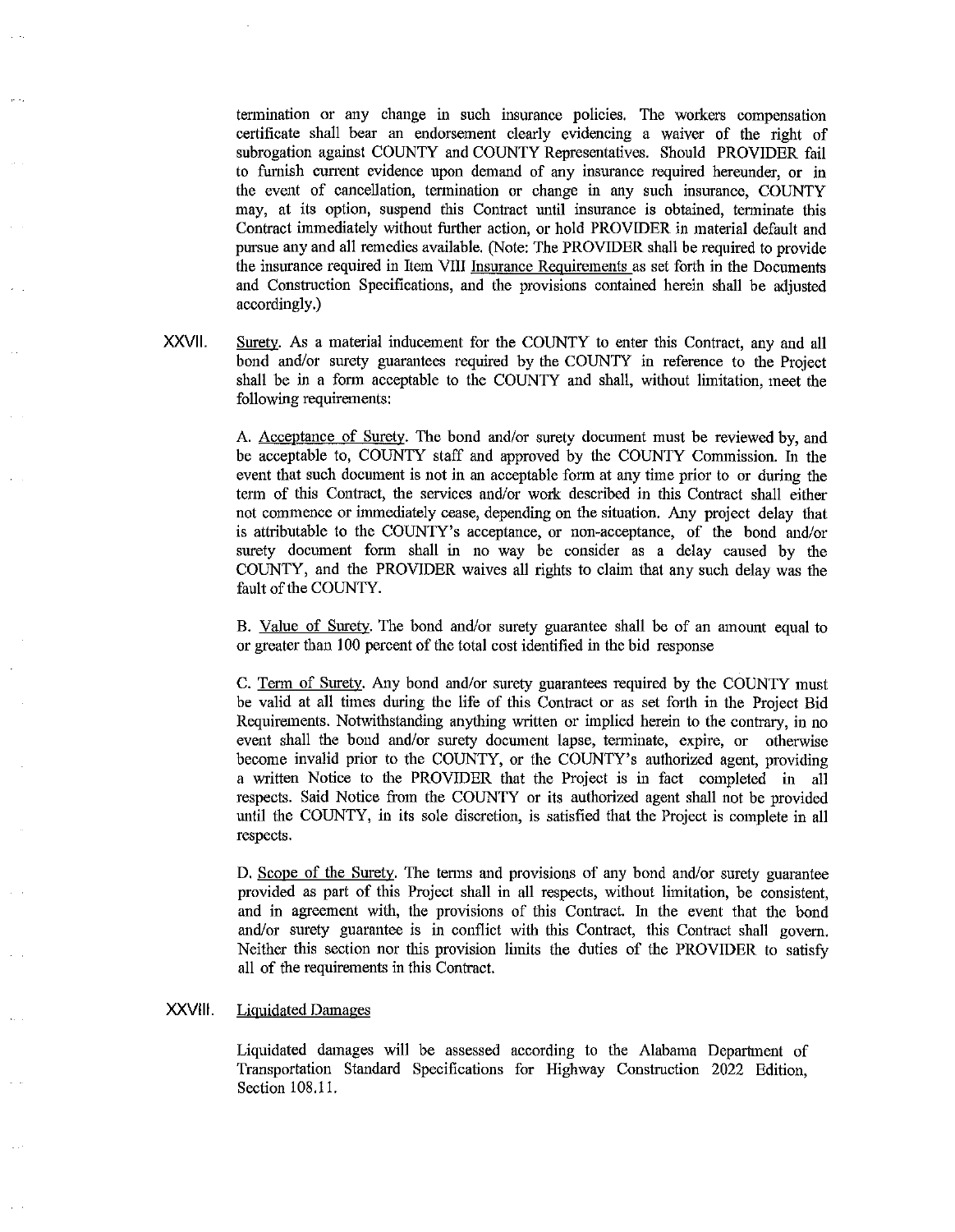#### XXIX. TITLE 39/CODE OF ALABAMA COMPLIANCE

As a condition of any Bid Award and the respective contract(s) pursuant thereto, the COUNTY places full reliance upon the fact that it is the sole responsibility of any contractor, person or entity entering into such a contract with Baldwin COUNTY for the prosecution of any public works to ensure that they and/or any of their respective agents comply with all applicable provisions of Sections 39-1-1, et seq., Code of Alabama (1975), as amended. More specifically, any contractor, person or entity entering into such a contract with Baldwin COUNTY for the prosecution of any public works shall be in compliance with, and have full knowledge of, the following provisions of Title 39: "(f) The Contractor shall, immediately after the completion of the contract give notice of the completion by an advertisement in a newspaper of general circulation published within the city or COUNTY in which the work has been done, for a period of four successive weeks. A final settlement shall not be made upon the contract until the expiration of 30 days after the completion of the notice. Proof of publication of the notice shall be made by the contractor to the authority by whom the contract was made by affidavit of the publisher and a printed copy of the notice published . . . . §39-1- 1(f) Code of Alabama (1975), as amended. "(g) Subsection (f) shall not apply to contractors performing contracts of less than fifty thousand (\$50,000) in amount. In such cases, the governing body of the contracting agency, to expedite final payment, shall cause notice of final completion of the contract to be published one time in a newspaper of general circulation, published in the COUNTY of the contracting agency and shall post notice of final completion on the agency's bulletin board for one week, and shall require the contractor to certify under oath that all bills have been paid in full. Final settlement with the contractor may be made at any time after the notice has been posted for one entire week."  $\S$ 39-1-1 $(g)$  Code of Alabama (1975), as amended.

#### XXX. FUNDING SOURCE

This project is I 00% funded by Baldwin County fiscal year 2021 and 2022 funds.

**NOTE: Any failure to fully comply with this section or any applicable laws of the State of Alabama shall be deemed a material breach of the terms of both the Bid Award and the respective contracts resulting there from. Furthermore, Baldwin COUNTY takes no responsibility for resulting delayed payments, penalties, or damages as a result of any failure to strictly comply with Alabama Law.**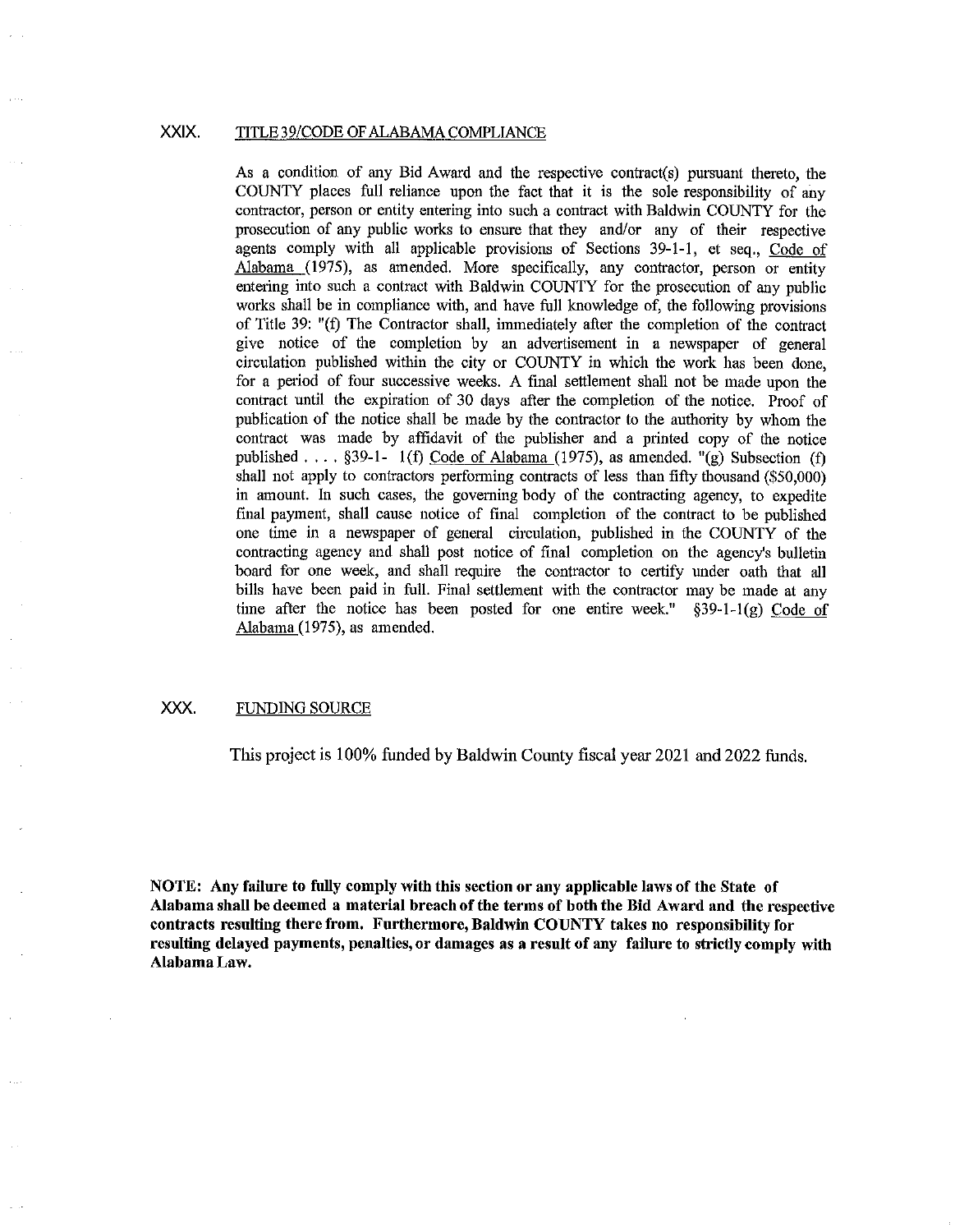**IN WITNESS WHEREOF,** the parties hereto, by and through their duly authorized representatives, have executed this Contract on the last day of execution by the COUNTY as written below.

**OQUNTY BALDWIN COUNTY COMMISSION**  $9 - 22$ /Date ∑hairman ∖

ATTEST:  $2 - 9 - 22$ /Date

COUNTY Administrator

PROVIDER:

McElhenney Construction / 2/3/2022 /Date Its By

President



LOUN  $\begin{array}{ll} \mathcal{N} & \text{on } \mathbb{R} \cup \{0\} \setminus \mathcal{N} \\ \mathcal{N} & \text{on } \mathbb{R} \times \mathbb{R} \end{array}$  $I + I + I$ 

**XYALA** 

## *NOTARY PAGE TO FOLLOW:*